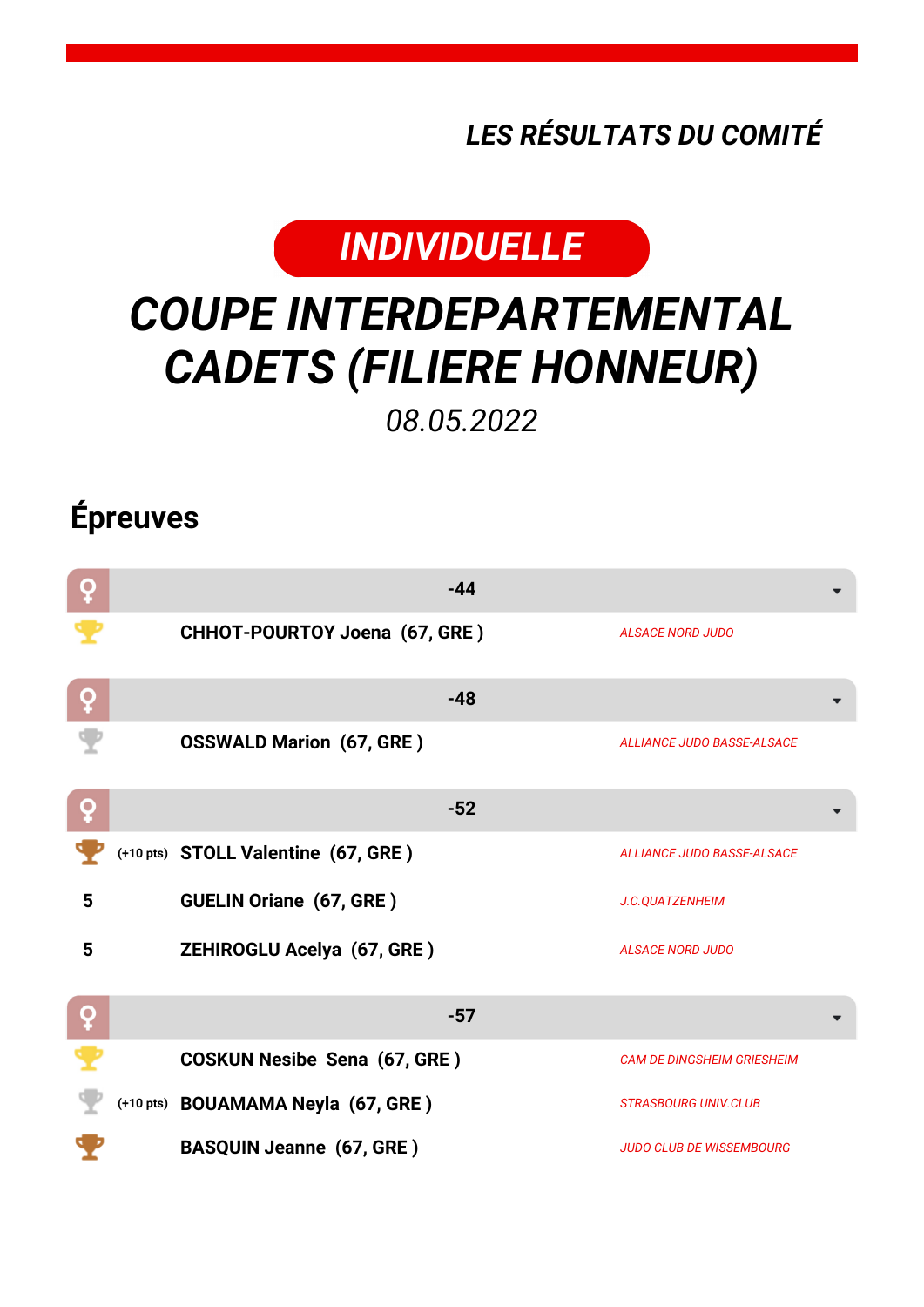**4 BEN AHMED Nour (67, GRE )** *CAM DE DINGSHEIM GRIESHEIM*

| Q            | $-63$                                    |                                       |
|--------------|------------------------------------------|---------------------------------------|
|              | (+20 pts) BOYARD Mathilde (67, GRE)      | <b>ALSACE NORD JUDO</b>               |
|              | LAAMOURI Anissa (67, GRE)                | <b>J.C.SAVERNE</b>                    |
|              | (+10 pts) ANDRES Noemie (67, GRE)        | <b>J.C.SAVERNE</b>                    |
| 5            | (+10 pts) BAECHLER Lucie (67, GRE)       | <b>JUDO CLUB DE REICHSHOFFEN</b>      |
| 5            | <b>SCHAEFFER Cassandra (67, GRE)</b>     | <b>STRASBOURG UNIV.CLUB</b>           |
| 7            | (+10 pts) BAYER Gwenaelle (67, GRE)      | <b>JUDO CLUB DE WISSEMBOURG</b>       |
| <b>NC</b>    | <b>ACHALLIOUI Israe (67, GRE)</b>        | <b>CLUB JUDO MUNDOLSHEIM</b>          |
| <b>NC</b>    | KOUDRI Lucie (67, GRE)                   | <b>ALLIANCE JUDO BASSE-ALSACE</b>     |
| <b>NC</b>    | (+10 pts) PIERSON Emie (67, GRE)         | <b>JUDO CLUB OBERNAI</b>              |
| <b>NC</b>    | <b>TISCHLER Cloe (67, GRE)</b>           | <b>ALLIANCE JUDO BASSE-ALSACE</b>     |
| ò            | $-70$                                    |                                       |
|              | (+10 pts) ALLENBACH Emmy (67, GRE)       | <b>JUDO CLUB DE REICHSHOFFEN</b>      |
|              | (+10 pts) BOHNERT Laura (67, GRE)        | A.M. DU PAYS DE LA MOSSIG             |
|              | LELIEVRE Line (67, GRE)                  | <b>CTRE JUDO HERRLISHEIM</b>          |
| $\mathbf{Q}$ | $+70$                                    |                                       |
|              | <b>SCHEIDER Ines (67, GRE)</b>           | <b>J.C.SAVERNE</b>                    |
|              | <b>GEISSERT--WIHLIDAL Emma (67, GRE)</b> | <b>JUDO NETSUJO STRASBOURG NEUDOR</b> |
| $\mathbf 0$  | $-46$                                    |                                       |
|              | <b>GOUETH Florian (67, GRE)</b>          | J.C.QUATZENHEIM                       |
| Ø            | $-50$                                    |                                       |
|              | (+10 pts) TSINTSAEV Haroun (67, GRE)     | <b>JC LA WANTZENAU</b>                |
|              |                                          |                                       |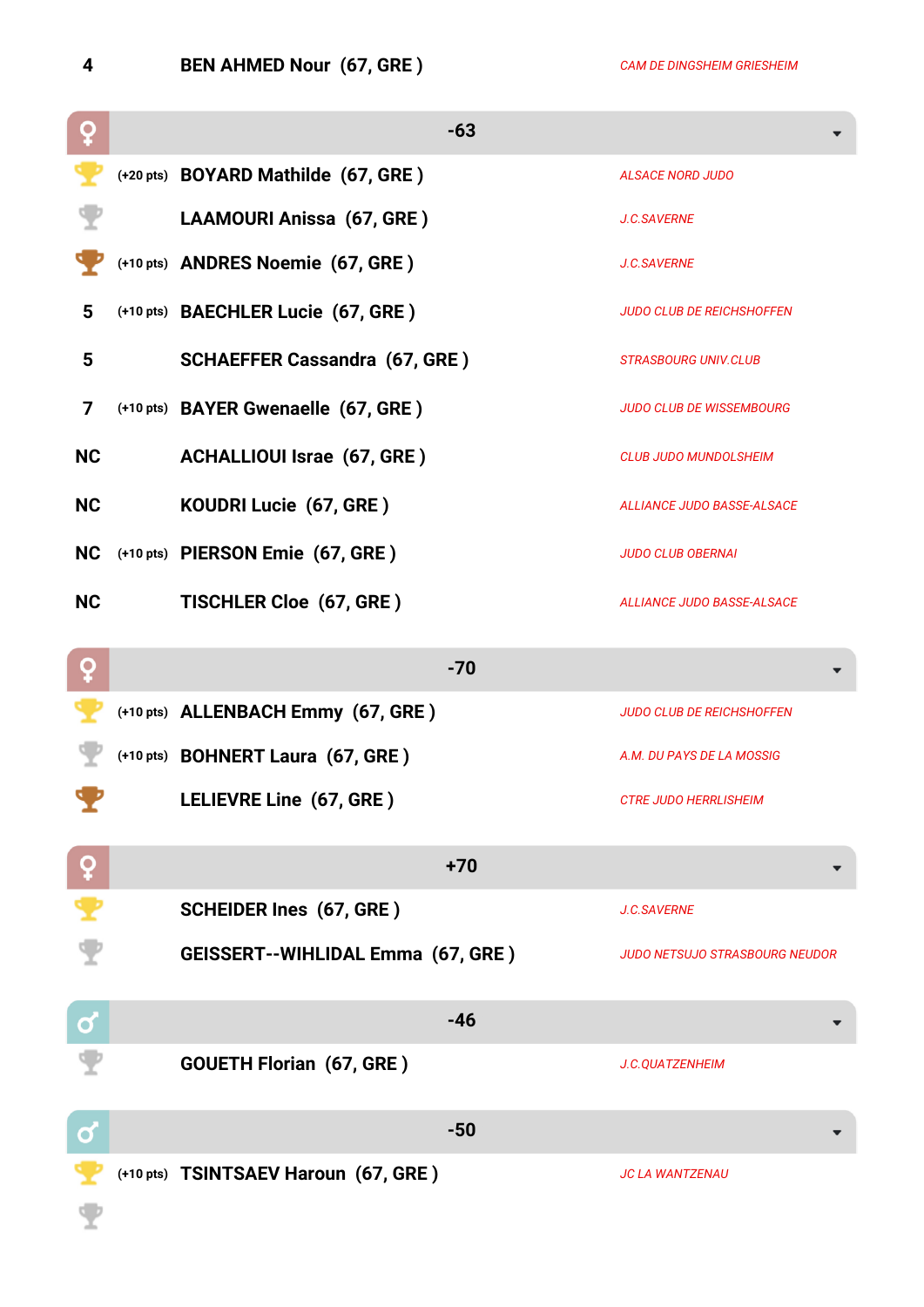|           | HALBWACHS Telio (67, GRE)                 | J.C.SAVERNE                           |
|-----------|-------------------------------------------|---------------------------------------|
|           | LOMBARDI BORGIA Romeo (67, GRE)           | <b>JUDO NETSUJO STRASBOURG NEUDOR</b> |
|           | <b>WERLE Axel (67, GRE)</b>               | <b>ALLIANCE JUDO BASSE-ALSACE</b>     |
| 5         | SOUBET Arthur (67, GRE)                   | <b>JC LA WANTZENAU</b>                |
| σ         | $-55$                                     |                                       |
|           | <b>BENYAHYA Samy (67, GRE)</b>            | <b>STRASBOURG UNIV.CLUB</b>           |
| 5         | <b>BOUGRAT Felix (67, GRE)</b>            | <b>CAM DE DINGSHEIM GRIESHEIM</b>     |
| 5         | KUSA Sayfaddin (67, GRE)                  | <b>ALSACE NORD JUDO</b>               |
| 7         | <b>BENE Ethan (67, GRE)</b>               | <b>ALSACE NORD JUDO</b>               |
| 7         | <b>STANISIERE Eliot (67, GRE)</b>         | <b>CAM DE DINGSHEIM GRIESHEIM</b>     |
| σ         | $-60$                                     |                                       |
|           | (+30 pts) FLADENMULLER Gonzague (67, GRE) | <b>STRASBOURG UNIV.CLUB</b>           |
|           | (+10 pts) GATEAU Eliott (67, GRE)         | <b>ALLIANCE JUDO BASSE-ALSACE</b>     |
|           | DARTIGUELONGUE Ewan (67, GRE)             | <b>JUDO CLUB OBERNAI</b>              |
| 5         | <b>REMOUCHE Yanis (67, GRE)</b>           | JUDO NETSUJO STRASBOURG NEUDOR        |
| 7         | <b>ABERKANE Amine (67, GRE)</b>           | <b>STRASBOURG UNIV.CLUB</b>           |
| 7         | D ANTONIO Justin (67, GRE)                | JUDO NETSUJO STRASBOURG NEUDOR        |
| <b>NC</b> | <b>ABDRAIM Ali (67, GRE)</b>              | <b>JC LA WANTZENAU</b>                |
|           |                                           |                                       |
| <b>NC</b> | <b>DUCHET Nathan (67, GRE)</b>            | J.C.QUATZENHEIM                       |
| <b>NC</b> | <b>KESSAISSIA Aissa (67, GRE)</b>         | <b>STRASBOURG UNIV.CLUB</b>           |
| <b>NC</b> | <b>WEGMANN Quentin (67, GRE)</b>          | <b>JUDO CLUB DE REICHSHOFFEN</b>      |

**(+30 pts) TSINTSAEV Hamid (67, GRE )** *JC LA WANTZENAU*

т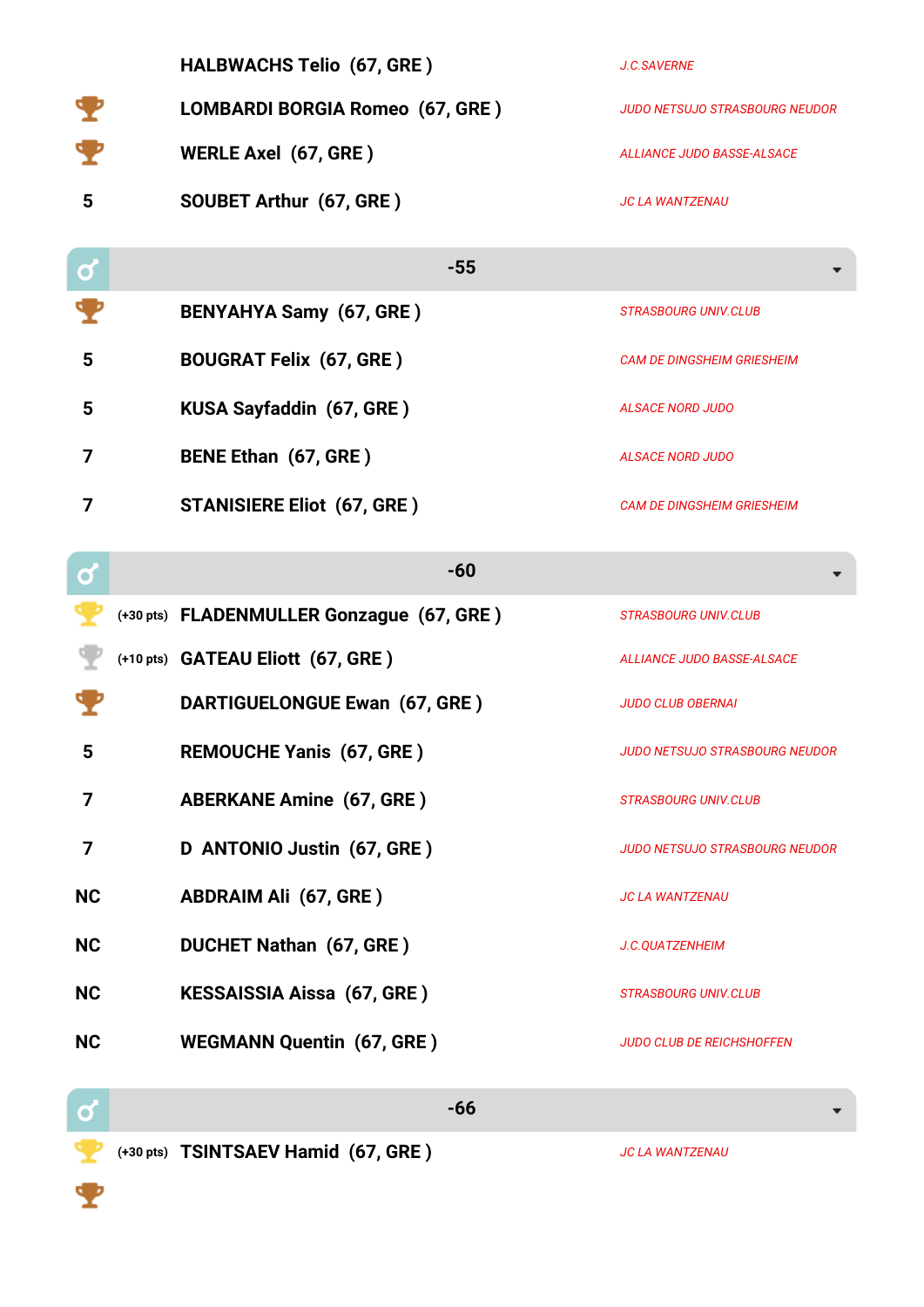|           | (+17 pts) WEIBEL Lois (67, GRE)     | <b>J.C.SAVERNE</b>                    |
|-----------|-------------------------------------|---------------------------------------|
|           | (+40 pts) YILDIZ Muhammed (67, GRE) | A.O.GAZELEC STRASBOURG                |
| 5         | (+20 pts) GANTER Mathieu (67, GRE)  | <b>ALLIANCE JUDO BASSE-ALSACE</b>     |
| 5         | <b>WOEHREL Jonas (67, GRE)</b>      | <b>ALSACE NORD JUDO</b>               |
| <b>NC</b> | (+10 pts) CREUTZ Cyprien (67, GRE)  | <b>J.C.SELESTAT</b>                   |
| <b>NC</b> | <b>JUNG Leopold (67, GRE)</b>       | <b>ALLIANCE JUDO BASSE-ALSACE</b>     |
| <b>NC</b> | <b>MARTZ Jules (67, GRE)</b>        | <b>CTRE JUDO HERRLISHEIM</b>          |
| <b>NC</b> | THIN Eliott (67, GRE)               | JUDO NETSUJO STRASBOURG NEUDOR        |
| <b>NC</b> | WEIS Hugo (67, GRE)                 | <b>ALLIANCE JUDO BASSE-ALSACE</b>     |
| <b>NC</b> | YILDIZ Ebuzer (67, GRE)             | A.O.GAZELEC STRASBOURG                |
| <b>NC</b> | <b>ZATTI Hector (67, GRE)</b>       | <b>JUDO NETSUJO STRASBOURG NEUDOR</b> |
|           |                                     |                                       |

| σ              | $-73$                                  |                                   |
|----------------|----------------------------------------|-----------------------------------|
|                | (+30 pts) TYBURN Eliott (67, GRE)      | <b>JUDO CLUB DE WISSEMBOURG</b>   |
|                | (+30 pts) SOUBET Anzor (67, GRE)       | <b>JC LA WANTZENAU</b>            |
|                | <b>CLERC Elias (67, GRE)</b>           | <b>CAM DE DINGSHEIM GRIESHEIM</b> |
|                | (+20 pts) LEMMEL Axel (67, GRE)        | ALLIANCE JUDO BASSE-ALSACE        |
| 5              | (+40 pts) ARAKELYAN Khatchik (67, GRE) | <b>JC LA WANTZENAU</b>            |
| $\overline{7}$ | (+17 pts) DIDIERJEAN Xavier (67, GRE)  | J.C.HAGUENAU                      |
| 7              | POISSON Loic (67, GRE)                 | <b>GRPE LOIS.ESPOIRS SELTZ</b>    |
| <b>NC</b>      | <b>KAUSS Nathan (67, GRE)</b>          | <b>ALSACE NORD JUDO</b>           |
| <b>NC</b>      | LOUIS Melvin (67, GRE)                 | J.C.SELESTAT                      |
| <b>NC</b>      | <b>MAILLET Bastien (67, GRE)</b>       | ALLIANCE JUDO BASSE-ALSACE        |
| <b>NC</b>      | <b>MERCIER Ethan (67, GRE)</b>         | <b>GRPE LOIS.ESPOIRS SELTZ</b>    |
| <b>NC</b>      | (+10 pts) PANOSYAN Andranik (67, GRE)  | <b>JC LA WANTZENAU</b>            |